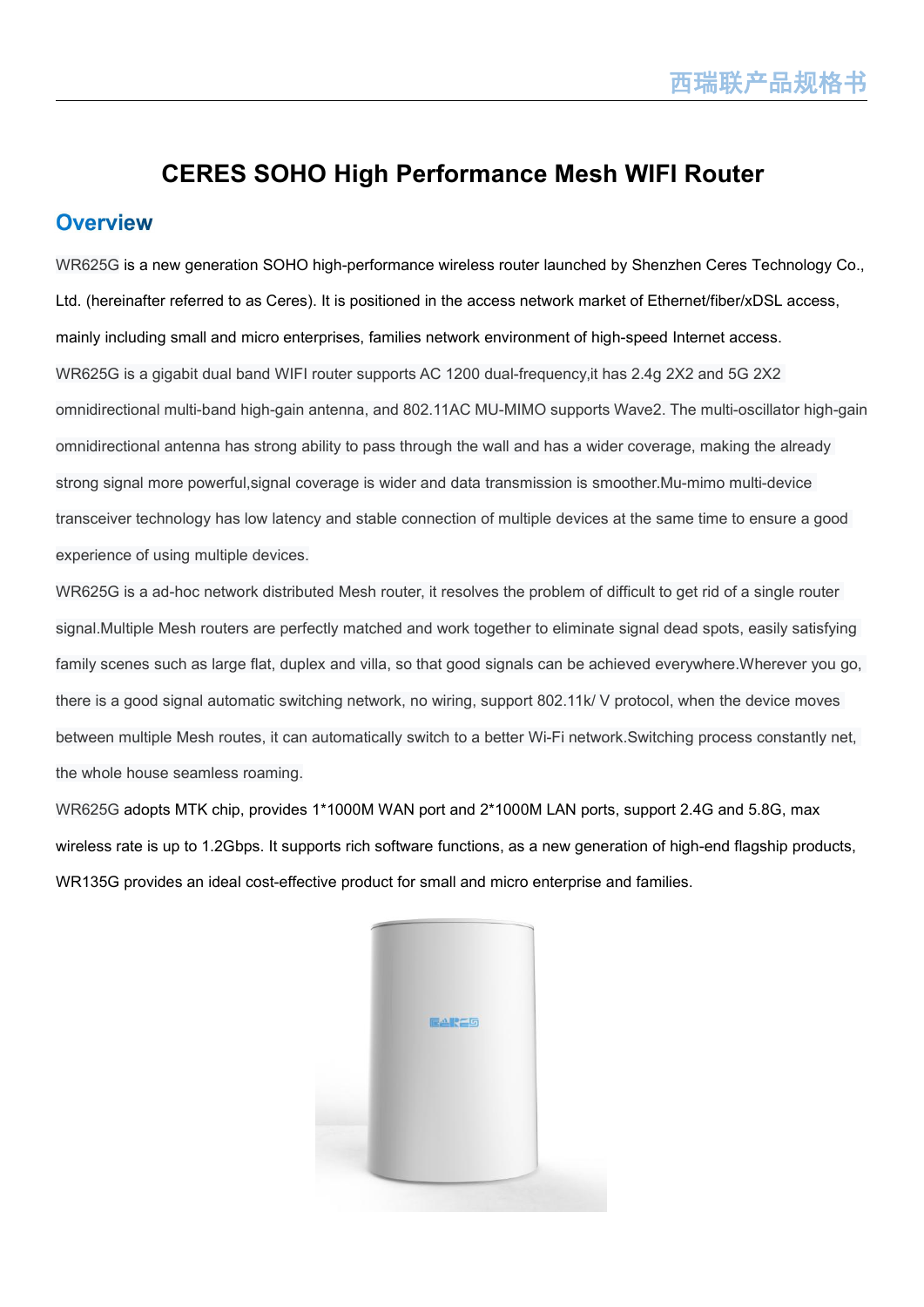

#### **Product Features**

#### **New hardware architecture**

- Support Max 1.2Gbps wireless rate
- Support 802.11a/b/g/n and 802.11ac wave2
- External 4\*5dBi antenna
- $\geq$  5G is preferred, double frequency is combined, and automatic switching
- 2.4G/5G optional supports external power amplifier PA, independent RF circuit design, power greater than

100mW, coverage range is larger

 $\triangleright$  The shell is beautiful and the whole machine is light

#### **Intelligent terminal QoS policy**

- The over-occupation of network bandwidth by P2P software such as BT and Thunder will affect the normal services of other users in the network. The MAC-based network traffic rate limiting mechanism can effectively control the uplink/downlink traffic of single PC and limits the excessive use of network bandwidth by P2P software
- $\triangleright$  Supports uplink and downlink QoS policy configuration to meet users flexible service configuration requirements

#### **Comprehensive system monitoring**

- Provide real-time monitoring of intranet traffic, for traffic monitoring and statistics
- Provide multiple security logs, including real-time logs for internaland external network attack, address-binding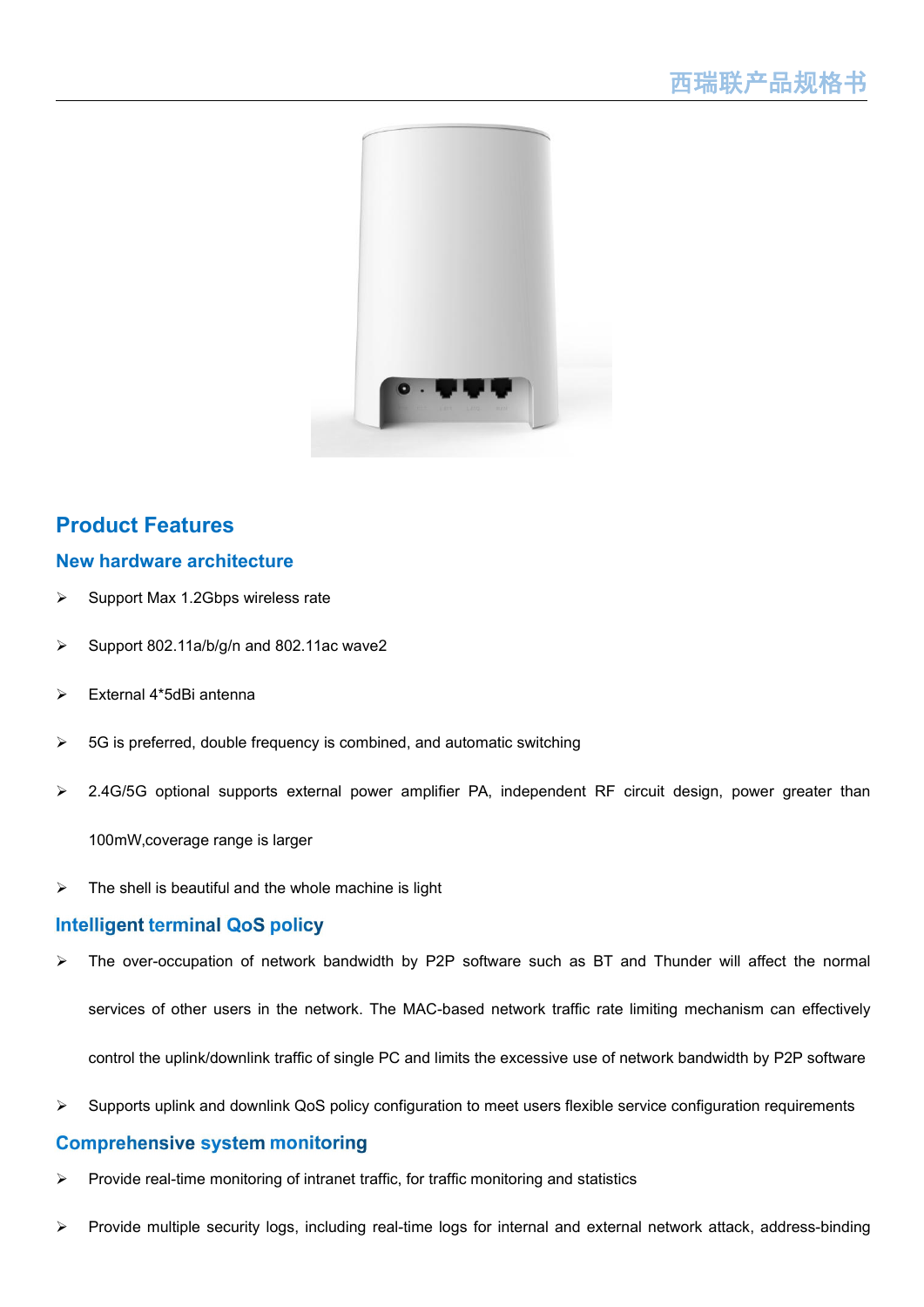logs, traffic alarm logs, and session logs, for network administrators to monitor network in real time.

 $\triangleright$  Operation state and safety state

#### **Green Design for Environment**

 $\triangleright$  Professional green low carbon design, and the product meets the EU RoHS standards

## **Product Specification**

#### **Hardware Specification**

| <b>Characteristic</b>          | <b>WR625G-M10</b>                                       |
|--------------------------------|---------------------------------------------------------|
| <b>Dimensions</b>              | 166*120*80mm                                            |
| Interface                      | 1*10/100/1000 Base-Tx Ethernet WAN port                 |
|                                | 2*10/100/1000 Base-Tx Ethernet LAN port                 |
|                                | 1*DC12V power port                                      |
|                                | 1*Reset port                                            |
| WIFI Speed                     | ✧<br>2.4G WiFi:2*2 (Speed 300Mbps)                      |
|                                | 5G WiFi:2*2 (Speed 866.7Mbps)<br>✧                      |
| Frequency                      | ✧<br>2.4G WiFi frequency: $2.4$ GHz $\sim$ $2.4835$ GHz |
|                                | 5G WiFi frequency: 5.150GHz ~ 5.85GHz<br>✧              |
| Antenna                        | built-in 4*5dBi high gain omnidirectional antennas      |
| <b>Wireless Transmit Power</b> | 2.4GHz                                                  |
|                                | 11b 11Mbps: 19dBm;<br>✧                                 |
|                                | 11g 6Mbps : 20dBm;<br>✧                                 |
|                                | 11g 54Mbps: 17dBm;<br>✧                                 |
|                                | 11n MCS0-HT20: 19dBm;<br>✧                              |
|                                | 11n MCS7-HT20: 16dBm;<br>✧                              |
|                                | 11n MCS0-HT40: 19dBm;<br>✧                              |
|                                | 11n MCS7-HT40: 16dBm;<br>✧                              |
|                                |                                                         |
|                                | 5GHz:                                                   |
|                                | 11a 6Mbps : 20dBm;<br>✧                                 |
|                                | 11a 54Mbps : 17dBm;<br>✧                                |
|                                | 11n MCS0-HT20: 18dBm;<br>✧                              |
|                                | 11n MCS7-HT20: 16dBm;<br>✧                              |
|                                | 11n MCS0-HT40: 18dBm;<br>✧                              |
|                                | MCS7-HT40: 16dBm;<br>✧<br>11n                           |
|                                | ✧<br>11ac MCS0-VHT20: 18dBm;                            |
|                                | ✧<br>11ac MCS8-VHT20: 15dBm;                            |
|                                | 11ac MCS0-VHT40: 18dBm;<br>✧                            |
|                                | 11ac MCS9-VHT40 : 15dBm;<br>✧                           |
|                                | 11ac MCS0-VHT80 : 18dBm;<br>✧                           |
|                                | 11ac MCS9-VHT80 : 15dBm;<br>✧                           |
| <b>Receiver Sensitivity</b>    | 2.4GHz:                                                 |
|                                | 11b 1Mbps: - 96 dBm;<br>✧                               |
|                                |                                                         |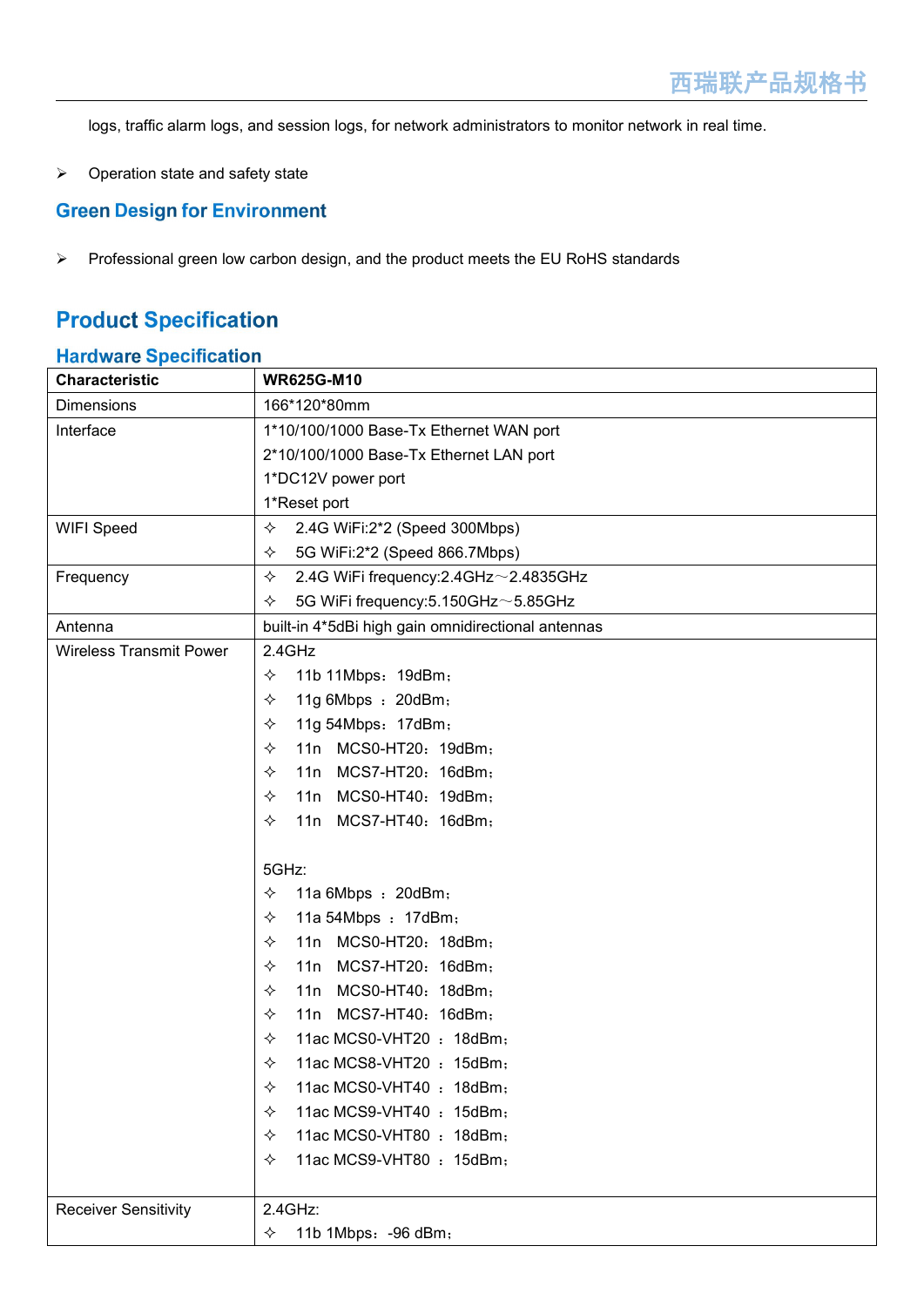|                              | 11b 11Mbps: - 90 dBm;<br>✧                     |
|------------------------------|------------------------------------------------|
|                              | 11g 6Mbps: - 91 dBm;<br>✧                      |
|                              | 11g 54Mbps: - 75 dBm;<br>✧                     |
|                              | 11n MCS7-HT20: -70 dBm;<br>✧                   |
|                              | MCS7-HT40: -67 dBm;<br>✧<br>11n                |
|                              | 5GHz:                                          |
|                              | 11a 6Mbps: - 91 dBm;<br>✧                      |
|                              | 11a 54Mbps : -75 dBm;<br>✧                     |
|                              | 11n MCS7-HT20: -72 dBm;<br>✧                   |
|                              | 11n MCS7-HT40: -69 dBm;<br>$\leftrightarrow$   |
|                              | 11ac MCS8-VHT20: -65 dBm;<br>$\leftrightarrow$ |
|                              | 11ac MCS9-VHT40: -60 dBm;<br>✧                 |
|                              | 11ac MCS9-VHT80: - 58 dBm<br>✧                 |
|                              |                                                |
| <b>CPU</b>                   | MTK CPU MT7621A MIPS dual core 880MHz          |
| Chipset                      | MT7621+MT7613B+MT7603E                         |
| Memory                       | 128MB DDR3 RAM                                 |
| Flash                        | 16MB                                           |
| Power supply                 | <b>DC12V/1A</b>                                |
| <b>Operating Temperature</b> | -10 $\sim$ 50°C                                |
| Storage Temperature          | -40 $\sim$ 70°C                                |
| <b>Operating Humidity</b>    | $5 \sim 95\%$ (non condensation)               |
| Consumption                  | < 10W                                          |
| Certificate                  | <b>CCC, ROHS</b>                               |

## **Software Specification**

| <b>Characteristic</b> | <b>WR625G-M10</b>                  |
|-----------------------|------------------------------------|
| Network protocol      | PPPoE                              |
|                       | <b>DHCP</b> client                 |
|                       | <b>DHCP</b> server                 |
|                       | PPPoE                              |
| Internet mode         | Static IP                          |
|                       | <b>DHCP</b>                        |
|                       | 2.4G, 5G                           |
| Wireless              | Support national channel selection |
|                       | Signal strength selection          |
|                       | WI-FI timing function              |
| System service        | ALG (IPsec, L2TP, FTP)             |
|                       | Port Mapping                       |
|                       | DMZ host                           |
|                       | <b>Remote WEB</b>                  |
|                       | Telnet server                      |
|                       | <b>DDNS</b>                        |
| Security              | IP filter                          |